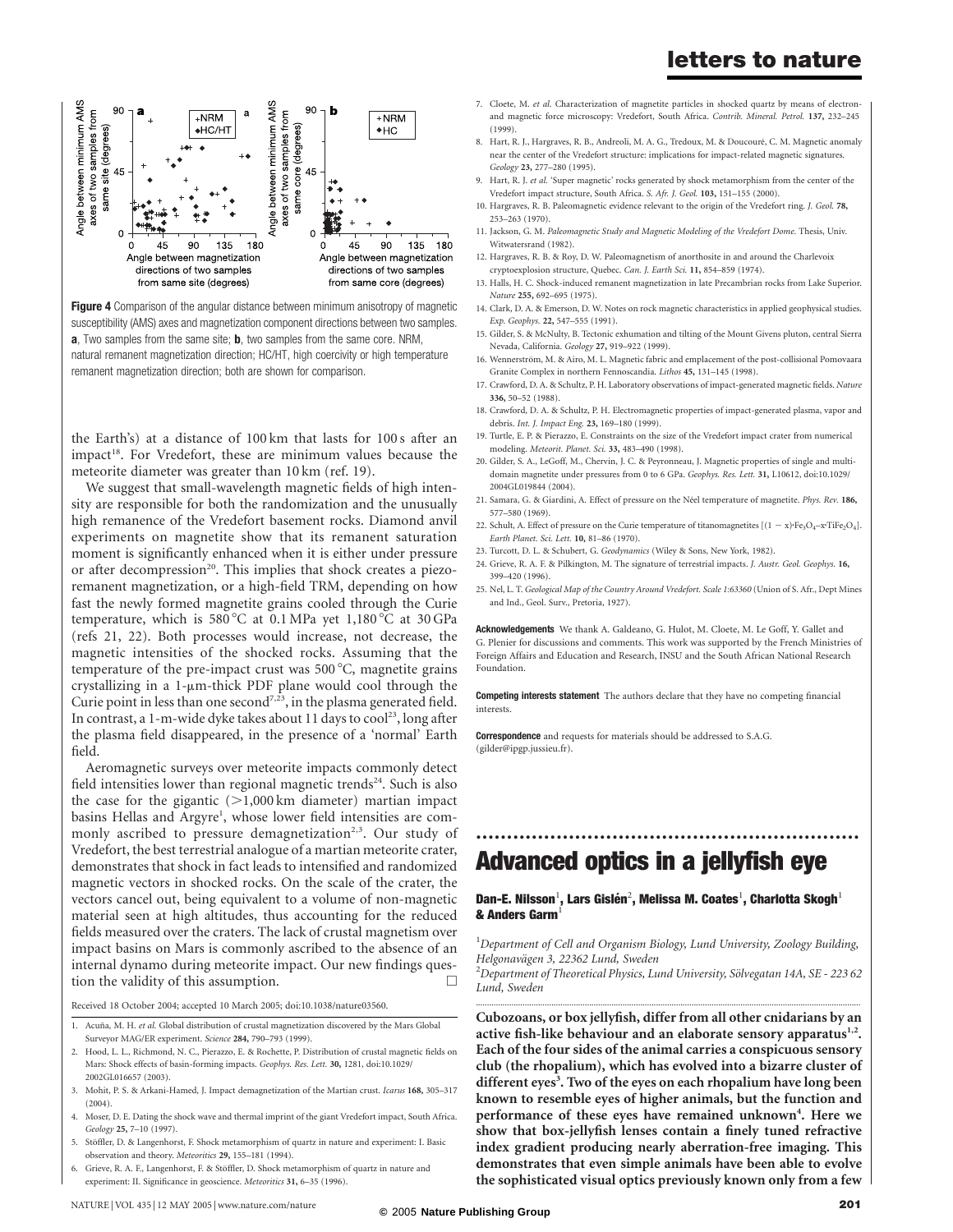advanced bilaterian phyla. However, the position of the retina does not coincide with the sharp image, leading to very wide and complex receptive fields in individual photoreceptors. We argue that this may be useful in eyes serving a single visual task. The findings indicate that tailoring of complex receptive fields might have been one of the original driving forces in the evolution of animal lenses.

In the light of the current interest in early eye evolution<sup>5,6</sup>, the uniquely evolved eyes of box jellyfish have been neglected. To a much higher degree than other jellyfish, cubozoan medusae actively position themselves in suitable habitats<sup>1,7</sup>. This is the likely reason that they have eyes rivalling those of advanced Bilateria. Suspended from the sides of the bell, each box jellyfish carries four sensory clubs (rhopalia), and each of these is equipped with two lens eyes, here termed the upper and lower eyes, together with two different pairs of simpler pigment-pit eyes<sup>2,3,8–10</sup> (Fig. 1), making a total of 24 eyes per animal. From the unique crystallin proteins we know that at least the lenses have evolved independently in box jellyfish $11,12$ . Making good lenses seems to be a demanding task, because only few animal phyla have accomplished it $13$ . Our question here is whether the eyes of box jellyfish are simple sensory organs or whether they have, to any degree, managed to evolve the sophisticated optics found in vertebrate and cephalopod eyes $14$ , giving them image-forming capabilities.

The eyes do not vary much between box jellyfish species, and for convenience we used a small (10 mm) Caribbean species, Tripedalia cystophora, which can be bred from polyps under laboratory conditions<sup>15</sup>. The natural habitat of this species is among the prop roots around the edge of mangrove lagoons<sup>1</sup>. To investigate the visual optics we first established accurate geometrical models of the upper and lower lens eyes (Fig. 1d). These have diameters of 150 and  $250 \mu m$  respectively. Both eyes are built similarly but differ somewhat in retinal geometry. All major components of a typical cameratype eye are present: a cornea, a lens, a retina, a pigment layer and an iris. The lenses are spherical and cellular. A thin cellular space separates the lens from the retina. Microvilli projecting from the ciliary outer segments of photoreceptor cells fill the retina<sup>3</sup>. The outer segments are contiguous and lack structures that can act as light guides. They are arranged in an orderly way but have their long axes unconventionally aligned towards a point just outside the pupil in the lower eye and obliquely towards the pupil margin in the upper eye (Fig. 1d). A layer of dark pigment covers the outside of the retina and forms an iris around the lens. Changing the light intensity reveals that the lower eye has a mobile pupil that can close down the aperture from about  $150 \mu m$  to  $100 \mu m$  in less than 1 min (Fig. 1), whereas the pupil of the upper eye remains constant at all intensities.

Fresh isolated lenses are able to form good images (Fig. 2) irrespective of lens orientation, implying spherically symmetrical optics. Using microinterferometry we determined the refractive index from the periphery to the centre of the lenses. From the data (Fig. 2) it is clear that the lenses of both eyes contain refractive index gradients. The central refractive index is about 1.48, which is a little lower than the  $1.49-1.56$  found in fish lenses<sup>14,16</sup>. In the upper eye the lenses display a smooth gradual decrease in refractive index towards the periphery, whereas lenses of the lower eye have a nearly homogeneous core surrounded by a smooth gradient. In the lens periphery of both eyes the refractive index gradient falls without discontinuity to the value of the surrounding tissue (1.34). Electron microscopic sections of the cellular lenses reveal a corresponding staining gradient, indicating that the packing density of crystallin proteins is responsible for the gradient in refractive index.

Tracing rays through the refractive-index gradient of the upper eye reveal nearly perfect focusing for all ray positions (Fig. 2). For such a minute eye it is surprising to find well-corrected, aberrationfree imaging, otherwise known only from the much larger eyes of

vertebrates and cephalopods $13,14,16$ . The gradient in the upper-eye lenses comes very close to the ideal solution<sup>17</sup>. The lenses of the lower eye have a less ideal gradient and consequently display some spherical aberration (Fig. 2e, f). It is the homogeneous lens core and steep peripheral gradient that results in positive spherical aberration in the lower eye.

When the ray paths of the lenses are put into the geometrical models of the eyes, it turns out that both eyes are severely underfocused (Fig. 3a). The sharp image falls well below the retina and it would seem that the sharp focus of the lenses is wasted by inappropriate eye geometry. Another, more likely, interpretation is that the eyes are 'purposely' under-focused to remove high spatial frequencies (fine image details) from the retinal image, much as occurs in insect dorsal ocelli<sup>18</sup>. If the arrangement is indeed a spatial



Figure 1 The eyes of the box jellyfish Tripedalia cystophora. a, The rhopalium shows the upper and lower lens eyes flanked by two pairs of simpler eyes. **,**  $**c**$ **, The live lower eye** displays a mobile pupil. In  **the eye was exposed for about 10 min to light intensities** corresponding to direct sunlight, which is enough to close the pupil maximally. The fully open pupil in c is the result of total darkness for 10 min. Pupil adjustments take about 1 min. d, An accurate anatomical model. The sagittal section contains the statolith and the internal structure of the two lens eyes. The spherical lenses are surrounded by a cellular capsule, the inner part of which forms the equivalent of a vitreous body between lens and retina. Iris constriction in the large eye is caused by contraction of the outer part of the lens capsule. The lower eye is rotationally symmetrical, but the upper eye is only bilaterally symmetrical (front view shown to the right). Receptor outer segments fill the retina of both lens eyes. The alignment of receptor outer segments is unusual, especially in the upper eye, where receptor axes converge on a point at one side of the lens. Scale bars,  $100 \mu m$ .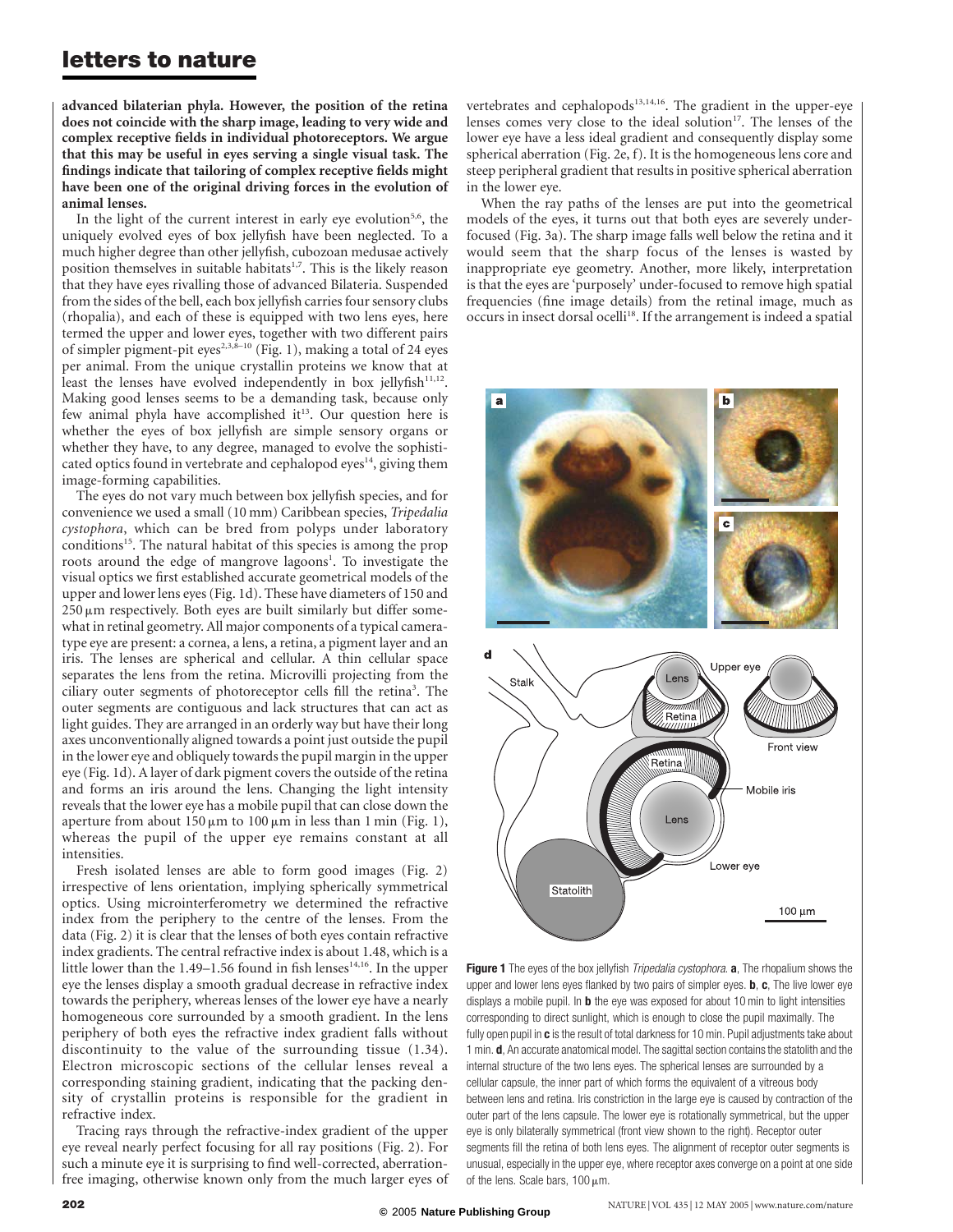low-pass filter, it would help the animals to detect the large and stationary structures of their visual environment, but would leave unseen the plankton and small particles floating with the current. Assuming that the lens eyes have evolved to allow the jellyfish to remain in nearshore habitats and to avoid swimming into obstacles, a low-pass filtering of image structure would make sense.





Figure 2 Optical properties of the lenses. a-c, Upper eye; d-f, lower eye. In a and d the refractive index is plotted as a function of radial position in the lenses (values from six lenses of each kind, normalized to unity radius). In the upper-eye lens (a) the refractive index follows a near-parabolic profile, whereas the lower-eye lens (d) has a homogeneous centre and a gradient only in the outer half. Curves fitted to the data (grey traces in a and d) were used to calculate the ray paths in **b** and **e**. From these it is obvious that the lens of the upper eye forms a much better image than that of the lower eye. The upper-eye lens produces an almost aberration-free focus at a distance of 3.3 radii from the lens centre, whereas the lower-eye lens displays positive spherical aberration, with focal lengths ranging from 2.6 to 3.7 lens radii.  $c$ , f, The difference in image quality was confirmed by direct observation of images produced behind fresh isolated lenses. A grating object at infinity generates a crisp image behind a lens of the upper eye (c), but the same object imaged by a lens from a lower eye is contaminated by considerable aberration blur (f). The difference in image magnification is a consequence of the different focal lengths. Scale bars,  $25 \mu m$ .

Figure 3 Modelling of receptive fields of individual photoreceptors in the retina of the upper and lower eyes. a, The optical models were used for tracing rays through the lens and retina and computing the absorption of light in selected single photoreceptors (red bars). Rays were traced in three dimensions, and by calculating receptor absorption at different incident angles of the ray bundle it was possible to generate receptive field maps for any receptor in the eyes.  $\mathbf{b}$ ,  $\mathbf{c}$ , Receptive fields of receptors in the upper eye  $(\mathbf{b})$  and the lower eye (c). The top panels in **b** are for the central and peripheral receptors in the upper eye, as indicated in a. Note that the tilted receptors cause asymmetric receptive fields. The bottom panel in **b** shows the receptive field of a peripheral receptor in the perpendicular plane of the upper eye (see frontal view in Fig. 1d). Because the lower eye (c) is rotationally symmetrical, the perpendicular plane is identical with that shown in a. The top panels are modelled with an open pupil, for central (left) and peripheral (right) receptors (see red bars in a). The bottom panels are for the same receptors under a closed pupil. The sensitivity of the receptors was normalized to 100% in accordance with the colour map in **b**.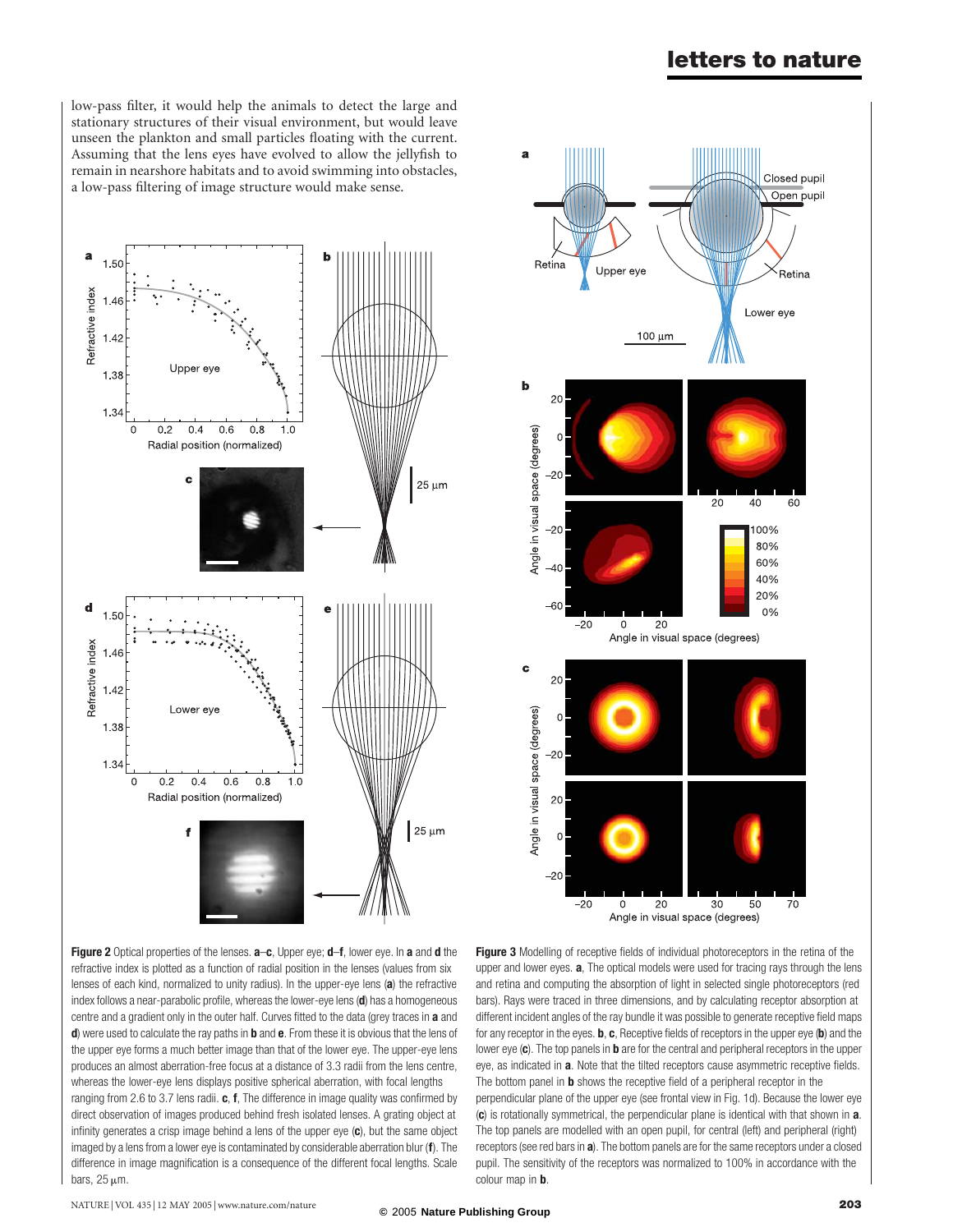To analyse the consequence of under-focused optics and lack of light-guiding structures in the retina further, it is necessary to measure the angular sensitivity functions of individual photoreceptors. Normally, intracellular electrophysiological recordings would be the method of choice here, but we have not yet succeeded with this approach. However, our optical and anatomical data allow an alternative approach: calculations of light absorption in single receptors using a three-dimensional ray-path model. This approach has the advantage of allowing a direct correlation between the angular acceptance function of a receptor and its position in the retina. We traced three-dimensional beams of light in a fine angular matrix covering the visual field of the eye, and calculated the amount of light absorbed in selected photoreceptor cells as a function of the angle in visual space. The resulting maps are the complete angular sensitivity functions (receptive fields) of selected receptors (Fig. 3).

As expected from the severe under-focusing, the receptive fields are very wide compared with those of photoreceptors in other eyes. Half-widths of the receptive fields are about  $20^{\circ}$ , which is to be compared with a few degrees in insect compound-eye photoreceptors, and much less than 1° in vertebrate camera-eye photoreceptors<sup>13</sup>. If they had light-guiding photoreceptors in the focal plane of the lens, both the upper and lower eye of Tripedalia would easily be able to obtain angular sensitivities less than 1°. The visual resolution is thus very much worse than the sophisticated lenses would allow. Another peculiarity of the receptive fields is their shape. Central receptors in the lower eye display a ring of highest sensitivity surrounding a pronounced dip, and other receptors have strongly non-concentric sensitivity functions (Fig. 3). A recurring feature in our modelled receptive fields is that the sensitivity peak is flanked by a steep slope on one side and a much slower decrease on the other. This indicates that higher spatial frequencies at certain orientations remain in the otherwise very blurred image.

Because we do not yet know how the visual information from the lens eyes of box jellyfish is processed and used, we cannot tell what purpose the peculiar sensitivity functions might serve. But it is intriguing to note that many neurons in higher visual centres of the vertebrate brain also have large and geometrically complex receptive fields<sup>19-21</sup>. A typical feature of animal visual systems is that higher processing occurs in parallel pathways where each pathway handles a specific aspect of information such as large-field motion detection or feature recognition<sup>22</sup>. The large and complex receptive fields of neurons found in vertebrate higher visual centres represent highly filtered information needed for specific visual tasks. In box jellyfish we find these large complex receptive fields at the level of photoreceptors, indicating that the eyes might be specialized for a specific task only and that this allows complex filtering of information much earlier than in more general visual systems. The fact that box jellyfish have four different types of eye gives support to the idea that each eye type is highly specialized.

The early evolution of animal visual systems is likely to have started out with eyes that were involved only in single visual tasks. In this perspective it is interesting to note that high visual acuity is not necessarily desirable. The lens eyes of box jellyfish indicate that there might be visual tasks best served by a blurred image. Evolution of sophisticated eyes might therefore be a process with discrete stages representing the sequential addition of visual tasks. Our results also indicate that advanced lenses with graded-index optics might have evolved for tailoring complex receptive fields and not just for improving sensitivity or acuity.

### Methods

#### Animals

Adult Tripedalia cystophora were collected in mangrove swamps near La Parguera, Puerto Rico. Experiments were performed on animals caught in the wild and on descendants cultured in the laboratory. We used medusae with a bell height of 6–8 mm.

#### Anatomical model

To obtain an anatomically precise model of the eye geometry we used sections of rhopalia prepared in fixative (2.5% paraformaldehyde, 2.5% glutaraldehyde and 3% sucrose in 0.1 M cacodylate buffer pH 7.4) for 2 h, dehydrated in an ethanol series and embedded in Epon resin. The plastic blocks were cut at  $0.5 \mu m$  on a diamond knife and stained with methylene blue and azur blue. Sections for light microscopy were cut through the sagittal plane of the rhopalium and perpendicular to this plane along the optical axis of the upper and lower lens eyes respectively. Geometrical models were generated as an average based on eight rhopalia from different animals. The sections suffered some shrinkage and minor deformations, which was corrected in the model by comparison with photographs of 12 fresh rhopalia in which the outer margins of the lens and retina were visible. Photoreceptor dimensions were measured on material prepared as above but block-stained with OsO4, sectioned for electron microscopy, post-stained with lead citrate and uranyl acetate, and examined in a Jeol transmission electron microscope.

#### **Microinterferometry**

Fresh lenses were dissected out of rhopalia with thin tungsten needles. The success rate was low, and only about one in every five trials resulted in an intact isolated lens. Dissections and subsequent measurements were made in marine salt water. The isolated lenses were placed in a parallel-sided cavity of strain-free glass, wide enough not to squeeze the lens. The cavity was placed in a Zeiss interference microscope (Jamin-Lebedeff type) fitted with interference condenser and objective for  $\times$  10 magnification. The measurement beam passed through the jellyfish lens, and the reference beam passed immediately next to it. Monochromatic light of wavelength 546 nm was used. The microscope was focusing at the widest part of the jellyfish lens, and the background phase shift was adjusted to maximum extinction. This double-beam interferometric setup produced concentric interference fringes in the lenses. From the position of the fringes, phase shift profiles were generated in 5 to 12 different directions from the centre to the periphery of each lens. Average phase shift profiles for each lens were then converted to refractive index profiles. The conversion, which assumes rotational symmetry, was performed with an iterative ray-tracing procedure<sup>23</sup>. Refractive index profiles were calculated for lenses of six upper and six lower eyes, and average profiles were fitted by cubic-spline functions.

#### Optical modelling

To generate receptive fields (Fig. 3), a matrix of 100,000 parallel rays, evenly spaced over  $120 \,\mu\mathrm{m} \times 120 \,\mu\mathrm{m}$ , were traced through the full pupil apertures of the upper and lower lens eye, using the measured refractive index gradients (Fig. 2) and the geometrical eye models (Figs 1d, 3a). The trajectory of each ray was calculated in steps of 0.05  $\mu$ m, accounting for refraction at interfaces and in the lens gradient (see ref. 23 for equations). The water surrounding the eye was given a refractive index of  $n = 1.33$ , the cellular lens capsule  $n = 1.34$  and the retinal receptors  $n = 1.36$ . The retina was assumed to absorb light with an absorption coefficient of  $0.01 \,\mathrm{\mu m}^{-1}$ , which is a typical value for receptive segments of photoreceptors with microvilli<sup>24</sup>. Receptors were modelled as cylindrical structures, and absorption in a selected target receptor provided the calculated output from each ray tracing. The incident angle of the ray matrix was changed in increments of  $1^{\circ}$  in one plane, and the other plane was accessed by rotating the arc of different incident angles azimuthally in steps of 5°. Data on the receptive field are thus most densely sampled in the centre of the visual field. The ray-tracing program was written in Pascal (Metrowerks CodeWarrior), and the response data were plotted by using Mathworks MATLAB with cubic-spline interpolation.

Received 29 November 2004; accepted 21 February 2005; doi:10.1038/nature03484.

- 1. Buskey, E. J. Behavioral adaptations of the cubozoan medusa Tripedalia cystophora for feeding on copepods (Dioithona oculata) swarms. Mar. Biol. 142, 225–232 (2003).
- 2. Berger, E. W. The histological structure of the eyes of cubomedusae. J. Comp. Neurol. 8, 223–230 (1898). 3. Laska, G. & Hündgen, M. Morphologie und Ultrastuktur der Lichtsinnesorgane von Tripedalia
- cystophora Conant (Cnidaria, Cubozoa). Zool. Jb. Anat. 108, 107–123 (1982).
- 4. Coates, M. M. Visual ecology and functional morphology of the Cubozoa. Integr. Comp. Biol. 43, 542–548 (2003).
- 5. Nilsson, D.-E. Eye evolution: a question of genetic promiscuity. Curr. Opin. Neurobiol. 14, 407–414 (2004).
- 6. Arendt, D., Tessmar-Raible, K., Snyman, H., Dorrestein, A. W. & Wittbrodt, J. Ciliary photoreceptors with a vertebrate-type opsin in an invertebrate brain. Science 306, 869–871 (2004).
- 7. Stewart, S. E. Field behavior of Tripedalia cystophora (Class Cubozoa). Mar. Freshwater Behav. Physiol. 27, 175–188 (1996).
- 8. Martin, V. J. Photoreceptors of cnidarians. Can. J. Zool. 80, 1703-1722 (2002).
- 9. Piatigorsky, J. & Kozmik, Z. Cubozoan jellyfish: an evo/devo model for eyes and other sensory systems. Int. J. Dev. Biol. 48, 719–729 (2004).
- 10. Laska, G. & Hündgen, M. Die Ultrastruktur des neuromuskulären Systems der Medusen von Tripedalia cystophora und Carybdea marsupialis (Coelenterata, Cubozoa). Zoomorphology 104, 163–170 (1984).
- 11. Piatigorsky, J., Horwitz, J. & Norman, B. L. J1-crystallins of the cubomedusan jellyfish lens constitute a novel family encoded in at least three intronless genes. J. Biol. Chem. 268, 11894–11901 (1993).
- 12. Piatigorsky, J. et al. J3-crystalline of the jellyfish lens: Similarity to saposins. Proc. Natl Acad. Sci. USA 98, 12362–12367 (2001).
- 13. Land, M. F. & Nilsson, D.-E. Animal Eyes (Oxford Univ. Press, Oxford, 2002).
- 14. Kröger, R. H. H., Campbell, C. W., Munger, R. & Fernald, R. D. Refractive index distribution and spherical aberration in the crystalline lens of the African cichlid fish Haplochromis burtoni. Vision Res. 34, 1815–1822 (1994).
- 15. Werner, B., Cutress, C. E. & Studebaker, J. P. Life cycle of Tripedalia cystophora Conant (Cubomedusae). Nature 232, 582–583 (1971).
- 16. Jagger, W. S. & Sands, P. J. A wide-angle gradient index optical model of the crystalline lens and eye of the octopus. Vision Res. 39, 2841–2852 (1999).